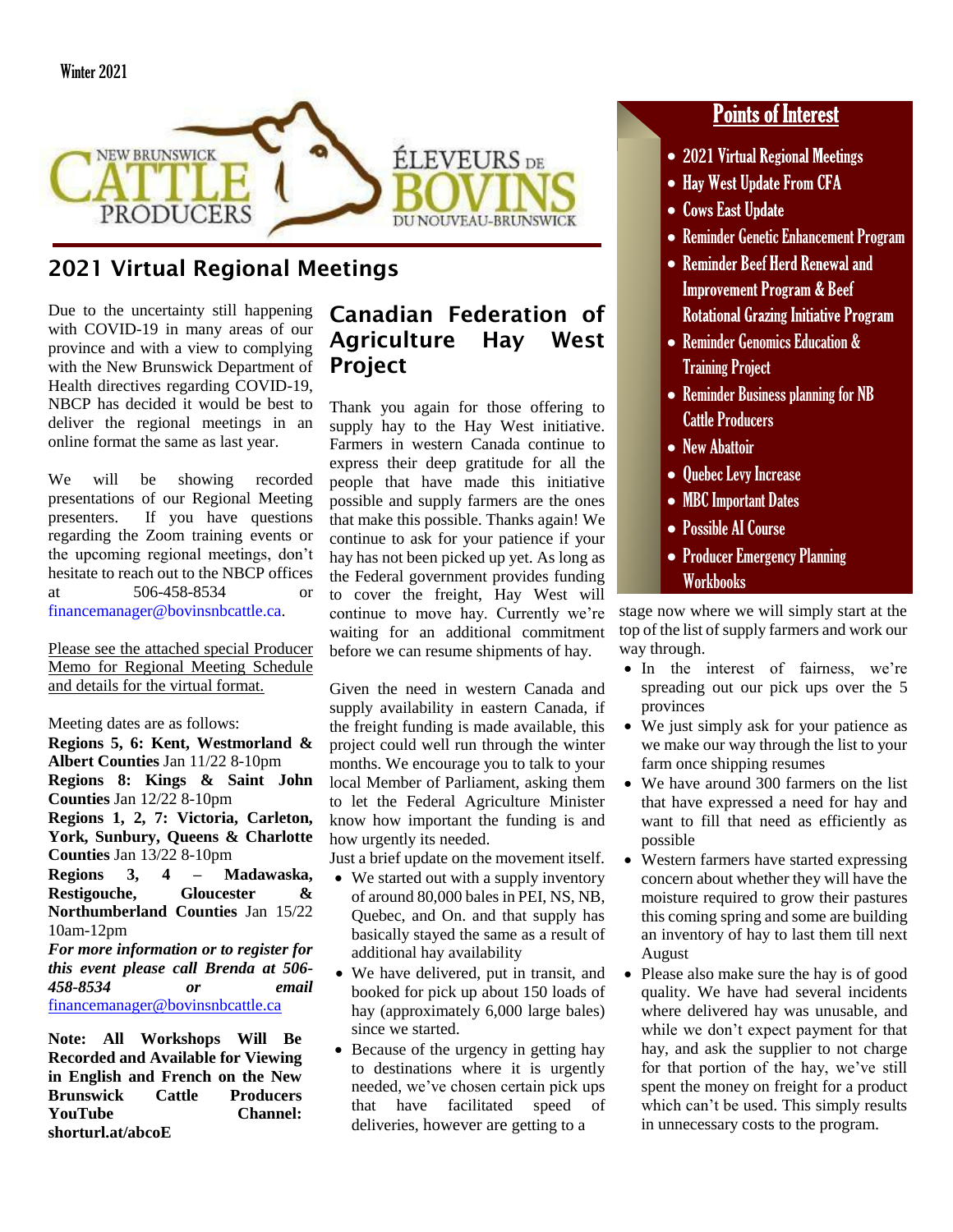## Cows East Update

Cows East was a concept advanced during the forest fire and drought conditions experienced in western Canada this summer, which triggered the 2021 Hay West program delivered through the Canadian Federation of Agriculture. The intent was to facilitate a Cows East communication mechanism for NB producers to connect with Western producers who might be willing to sell stock they would not be able to feed. It was a reciprocal 'Hay West' effort that would support the growth and expansion goals for the Maritime beef sector as outlined in the Maritime Beef Sector Growth and Expansion Strategy developed in 2017.

The concept was presented to the cattle producer boards in the Western provinces and was actively communicated. However, when the rain started to fall out west in late summer and eastern hay started to arrive by train and truck, the need to find homes for large numbers of brood cows diminished. In-fact, the anticipated drop in cull cows and feeder calves did not hit the auction marts and strong calf prices have been maintained across the Canadian beef complex.

This was our way of offering a helping hand to western growers, and potentially growing the New Brunswick herd at the same time, but was not an official program. If you have questions, please do not hesitate to contact our office.

## Program Reminders:

#### Genetic Enhancement Program – Evaluating Feed Efficiency of NB Bulls

The Genetic Enhancement Program – Evaluating Feed Efficiency of NB Bulls has been approved again for 2021-22.

Applications for the program are available at:<https://bit.ly/2ZohBKr>

#### Beef Herd Renewal and Improvement Program & Beef Rotational Grazing Initiative Program – Deadline Extended

These programs have been carefully designed to support beef sector growth through the following channels:

- 1. Retention of high-performance genetics as replacement females in the cow herd
- 2. Adoption of enhanced pasture management practices to increase the capacity of New Brunswick pastures and accept an expanded beef herd.

Details on both programs can be accessed at the following website links. Please note that it may be possible to access funding for cattle handling

equipment through this program, but will be on a case-by-case basis and will need to support the goals of the project, i.e. Supporting animal handling for genetic sampling and/or breeding, or supporting a pasture management project. **Deadlines for these projects have been extended to January 31st, 2022.**

**Beef Herd Renewal and Improvement Program:** <https://bit.ly/3zB8KBo>

**Beef Rotational Grazing Initiative**: <https://bit.ly/3lNvysL>

Applications and guidelines are available at the links above.

The program is being administered by staff at the NB Department of Agriculture, Aquaculture & Fisheries (DAAF). If you have any questions regarding the program, please contact the DAAF Livestock staff in your region.

#### Genomics Education & Training Project

The Genomics Education & Training Project videos are all available on our YouTube channel at these links:

YouTube link for August 5<sup>th</sup>: "*Beef Genomics 101*" webinar recording – Beef Genomics basic training. <https://bit.ly/3lN5ePI>

YouTube link for August  $19<sup>th</sup>$ : "*Incorporating Beef Genomics in your Herd*" for a good understanding of ways to improve the beef genomics in your herd. <https://bit.ly/3CQOtdp>

YouTube link for December 9<sup>th</sup>: Analysing Genomic Results. <https://youtu.be/TGb4HuWhn5Q>

These sessions are available to all producers on our YouTube Channel in English and French.

#### Business planning for NB Cattle Producers

A one-year pilot project for the beef industry to improve their farm managerial and financial accounting abilities and to meet reporting requirements for business risk management programs.

If you have any questions regarding the program, please contact the DAAF Livestock staff in your region.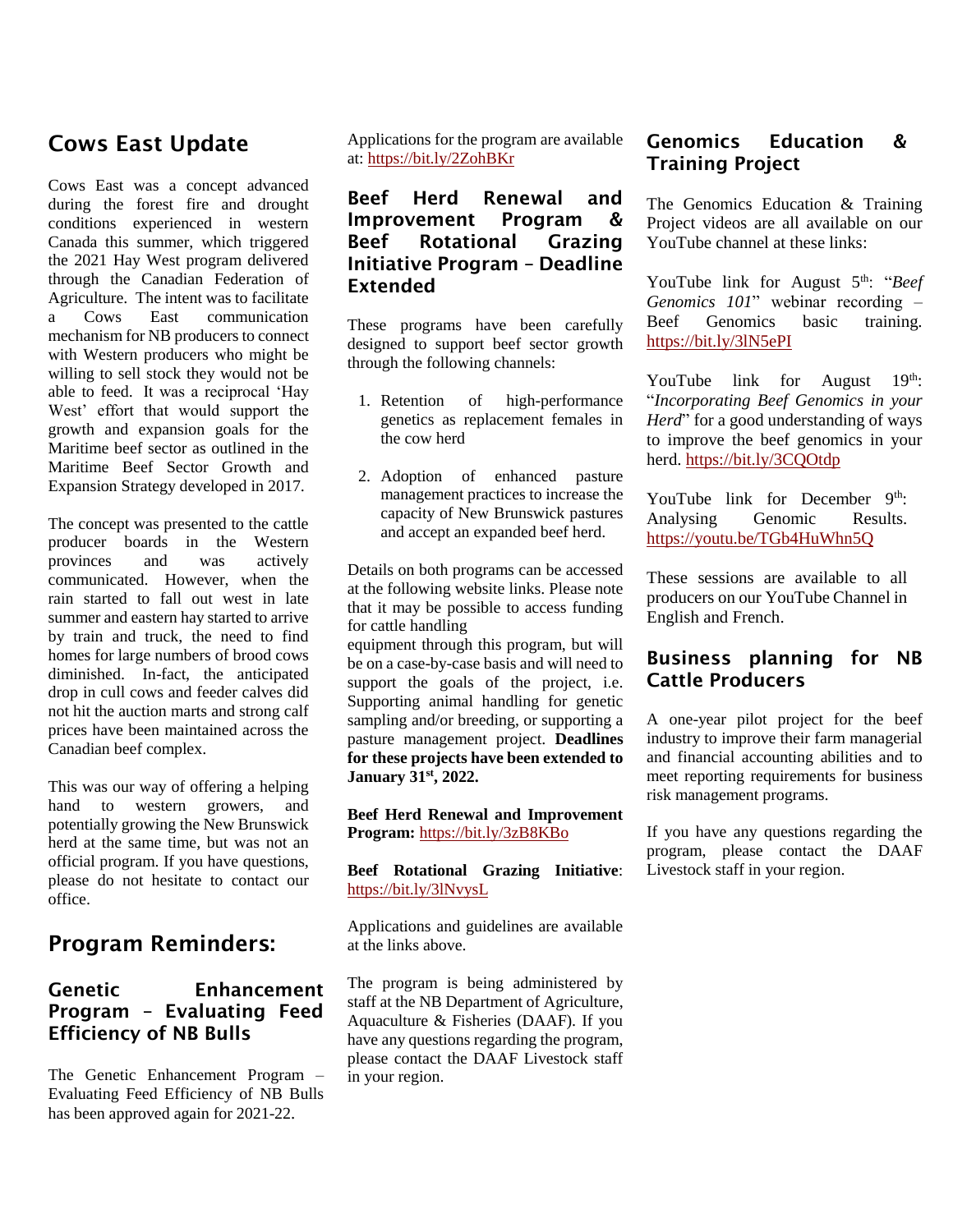#### New Abattoir

#### East Meats West Butchers Inc.

Attention all cattle producers!!!

A new abattoir recently opened up in the industrial park in Sackville, N.B. The abattoir is called East Meats West Butchers Inc. and is located at 72B Crescent Street.

East Meats West Butchers is co-owned by Chris Pierce and Jason Pennoyer who built the entire facility inside with brand new state of the art equipment.

The butcher shop offers custom cutting of beef, pork, sheep and goats and also sells their own beef and pork either whole, sides or quartered depending on the customers preference.

East Meats West Butchers prides themselves on providing the best quality around at a price affordable to farmers, which is why they only offer vacuum sealing as a packaging option as it lasts significantly longer.

Please direct any inquiries to either Chris or Jason at 506-364-0988.

#### EastGen AI Course

There may be an EastGen AI Course offered February 28<sup>th</sup> at the Maritime Motorsports Hall of Fame in Petitcodiac.

You can check out their website to see when that date is confirmed and you will be able to register also at this link when it is posted under their events tab [www.eastgen.ca.](http://www.eastgen.ca/)

## Quebec Checkoff Levy Change Jan 1/22

We have been advised the Checkoff payable by Quebec sellers has been updated for all three classes of cattle. As such, purchasers and dealers in NB are now required to deduct and remit amended levies on cull cows, fed cattle and bob calves sold by Quebec sellers to dealers in NB. The rates are as follows:

Culls cows \$16.90, Fed cattle \$10.55, Bob calves \$6.25. Please contact the office for a remittance form if you do not have one.

## Animal Health Emergency Management (AHEM)

#### Producer Emergency Planning Workbooks

The Animal Health Emergency Management (AHEM) project develops industry relevant resources to minimize the impacts of serious livestock diseases now and into the future. Their objective was to enhance the emergency

management capabilities of Canada's livestock industry, for both a continually evolving disease landscape and adverse events, through increase industry awareness, capacity, and confidence.

AHEM is focused on the collaborative development and delivery of practical resources, policies and training that will support producers, industry associations and animal health specialists.

Resources for industry have been developed by the AHEM project to date include provincial association staff plans and producer handbooks, workshops and webinars.

There are Producer Emergency Planning Workbooks available on the AHEM website at this link: <https://animalhealth.ca/ahem/resources/> You are able to download and save the .pdf file to your computer and then fill out the workbook for your farm.

We will be offering virtual workshops for any producers who would like assistance in completing the workbooks. It is very important for everyone to be

prepared in the event of an emergency and we encourage all producers to have a workbook completed to ensure you are prepared for any event that may happen. More details to come for the virtual workshops.

## Producer Registration Reminder for 2021 year

A reminder that annual producer registration is mandatory effective 2018 to be considered a member in good standing with NBCP, be eligible for any programs and receive communications.

Please complete your producer registration and return it to our office for the calendar year of 2021. You can find the form on the last two pages of the Annual Report Year Ended Mar 31/21.